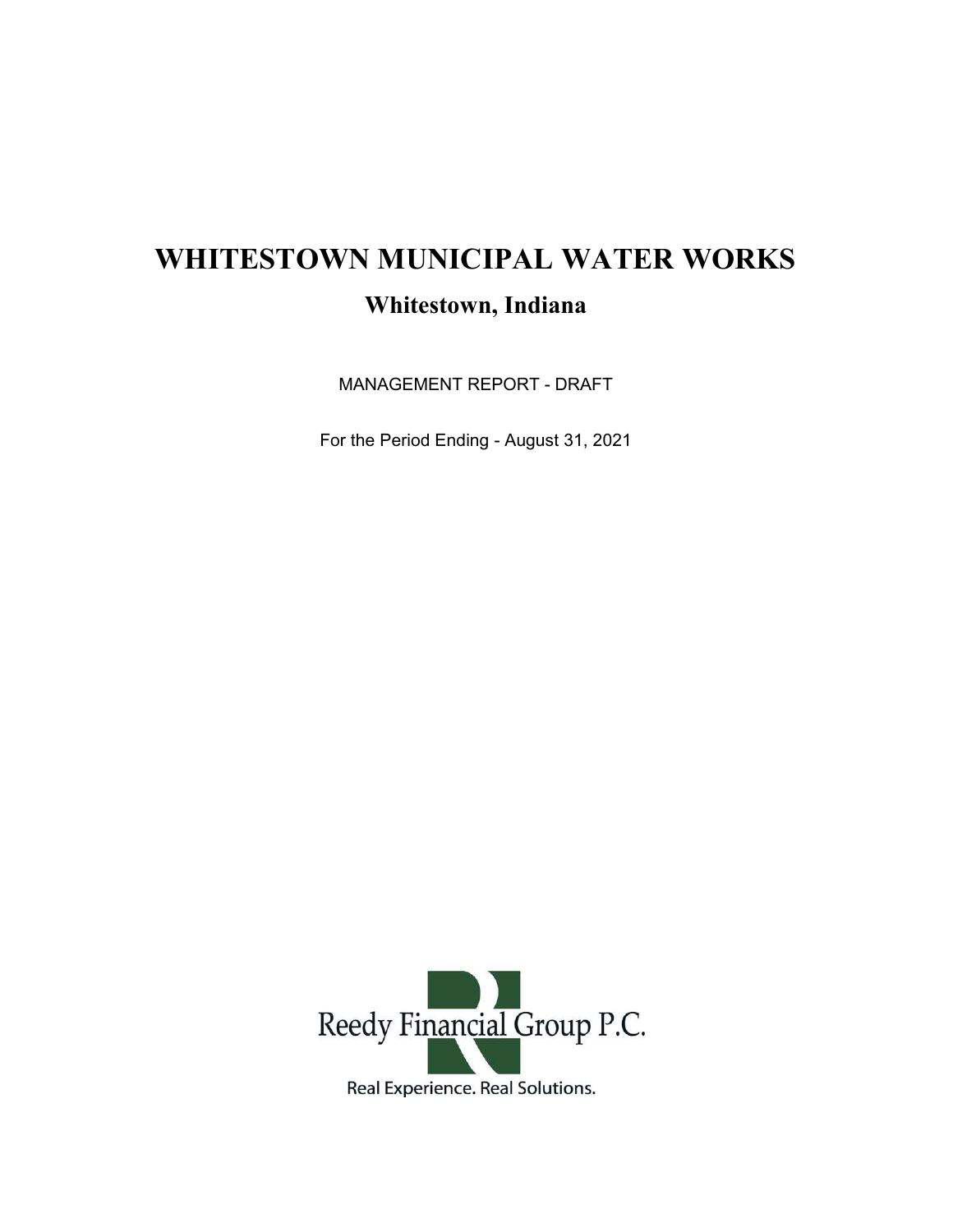## WHITESTOWN (INDIANA) MUNICIPAL WATER WORKS

|                                                      |                         |                   |                | <b>DRAFT</b>       |                |                                                |                    |                   |                    |                    |                     |                    |
|------------------------------------------------------|-------------------------|-------------------|----------------|--------------------|----------------|------------------------------------------------|--------------------|-------------------|--------------------|--------------------|---------------------|--------------------|
|                                                      |                         |                   |                |                    |                | May 14, 2013 RATE STUDY COMPARED TO YTD ACTUAL |                    |                   |                    |                    |                     |                    |
|                                                      | 5/14/2013<br>Rate Study |                   | 2018<br>Actual |                    | 2019<br>Actual |                                                | 2020<br><b>YTD</b> |                   | 2021<br><b>YTD</b> |                    | 2021<br>Projections |                    |
| <b>Operating Fund</b>                                |                         |                   |                |                    |                |                                                |                    |                   |                    |                    |                     |                    |
| Operating revenues                                   |                         |                   |                |                    |                |                                                |                    |                   |                    |                    |                     |                    |
| <b>Metered Sales</b>                                 | \$                      | 1,782,254         | \$             | 2,651,317          | \$             | 3,046,510                                      | \$                 | 2,425,646         | \$                 | 2,038,637          | \$                  | 3,057,955          |
| Water meter charge                                   |                         |                   |                | 123,280            |                | 83,124                                         |                    | 77,517            |                    | 132,246            |                     | 198,368            |
| Account Set up fees                                  |                         |                   |                | 4,575              |                | 4,425                                          |                    | 7,025             |                    | 21,198             |                     | 31,797             |
| Tap fees                                             |                         |                   |                | 75,900             |                | 200,008                                        |                    | 265,100           |                    | 255,489            |                     | 383,233            |
| Water inspection                                     |                         |                   |                | 35,528             |                | 63,500                                         |                    | 21,500            |                    | 56,400             |                     | 84,600             |
| Other ongoing revenues                               |                         |                   |                | 135,536            |                | 42,274                                         |                    | 11,243            |                    | 17,347             |                     | 26,020             |
| Public safety/fire hydrant rental                    |                         | 117,953           |                | 109,167            |                | 55,324                                         |                    | 66,023            |                    | 250,561            |                     | 375,842            |
| <b>Total Operating Revenues</b>                      | $\ddot{\mathsf{S}}$     | 1,900,207         | \$             | 3,135,302          | \$             | 3,495,165                                      | \$                 | 2,874,053         | \$                 | 2,771,877          | \$                  | 4,157,815          |
| Operating expenses                                   |                         |                   |                |                    |                |                                                |                    |                   |                    |                    |                     |                    |
| Depreciation expense                                 | \$                      | 434,478           | \$             | 409,795            | \$             | 386,043                                        | \$                 | 216,261           | \$                 | 289,652            | \$                  | 434,478            |
| Amortization expense                                 |                         | 52,219            |                | 65,218             |                | 65,218                                         |                    |                   |                    |                    |                     | 65,218             |
| <b>Personal Services</b>                             |                         | 238,735           |                | 470,314            |                | 471,063                                        |                    | 524,283           |                    | 389,067            |                     | 595,043            |
| Purchased water                                      |                         | 424,681           |                | 852,252            |                | 856,760                                        |                    | 792,116           |                    | 637,157            |                     | 955,736            |
| Utilities                                            |                         | 41,190            |                | 64,663             |                | 54,854                                         |                    | 65,942            |                    | 59,710             |                     | 89,565             |
| Materials & Supplies                                 |                         | 25,682            |                | 47,885             |                | 63,183                                         |                    | 52,862            |                    | 40,146             |                     | 60,219             |
| Repairs & Maintenance<br><b>Contractual Services</b> |                         | 34,582<br>140,861 |                | 236,184<br>323,487 |                | 46,983<br>281,810                              |                    | 67,019<br>345,141 |                    | 159,850<br>497,172 |                     | 239,775<br>745,759 |
| Equipment & Transportation                           |                         | $\overline{a}$    |                | 8,880              |                | 18,731                                         |                    | 29,720            |                    | 51,011             |                     | 76,517             |
| Insurance                                            |                         | 11,632            |                | 26,189             |                | 30,233                                         |                    | 138,701           |                    | 148,628            |                     | 222,942            |
| Utility regulatory assess. fees                      |                         | 801               |                |                    |                |                                                |                    | 38,248            |                    | 83,054             |                     | 83,054             |
| Indiana Utilities Receipt Tax                        |                         | 28,885            |                | 31,230             |                | 33,344                                         |                    |                   |                    |                    |                     |                    |
| Miscellaneous expense                                |                         | 24,316            |                | 100,298            |                | 98,136                                         |                    | 72,386            |                    | 31,970             |                     | 47,955             |
| Total operating expenses                             | \$                      | 1,458,062         | \$             | 2,636,395          | \$             | 2,406,358                                      | \$                 | 2,342,678         | \$                 | 2,387,418          | \$                  | 3,616,261          |
|                                                      |                         |                   |                |                    |                |                                                |                    |                   |                    |                    |                     |                    |
| <b>Net Operating Income</b>                          | \$                      | 442,145           | \$             | 498,907            | \$             | 1,088,807                                      | \$                 | 531,376           | \$                 | 384,459            | \$                  | 541,554            |
| <b>Other Expenses</b>                                |                         |                   |                |                    |                |                                                |                    |                   |                    |                    |                     |                    |
| PILOT                                                |                         | 71,826            |                |                    |                | 71,826                                         |                    |                   |                    | 23,539             |                     | 71,826             |
| Interest expense                                     |                         | 100,956           |                | 176,014            |                | 159,789                                        |                    | 147,343           |                    | 63,832             |                     | 100,956            |
| <b>Total Other Expenses</b>                          | \$                      | 172,782           | \$             | 176,014            | \$             | 231,615                                        | \$                 | 147,343           | \$                 | 87,371             | \$                  | 172,782            |
|                                                      |                         |                   |                |                    |                |                                                |                    |                   |                    |                    |                     |                    |
| <b>Net Income</b>                                    | \$                      | 269,363           | \$             | 322,894            | \$             | 857,191                                        | \$                 | 384,033           | \$                 | 297,088            | \$                  | 368,772            |
| <b>Depreciation Fund</b>                             |                         |                   |                |                    |                |                                                |                    |                   |                    |                    |                     |                    |
|                                                      |                         |                   |                |                    |                |                                                |                    |                   |                    |                    |                     |                    |
| <b>Extensions &amp; Replacements</b>                 |                         | 230,000           |                | 230,000            |                | 230,000                                        |                    | 230,000           |                    | 230,000            |                     | 230,000            |
| Capital Expenses                                     |                         | 230,000           |                | 302,952            |                | 112,337                                        |                    |                   |                    |                    |                     |                    |
| <b>Net Income</b>                                    | <u>\$</u>               |                   | \$             | (72,952)           | \$             | 117,663                                        | \$                 | 230,000           | \$                 | 230,000            | \$                  | 230,000            |
| Bond & Interest Fund - Principal                     |                         |                   |                |                    |                |                                                |                    |                   |                    |                    |                     |                    |
|                                                      |                         |                   |                |                    |                |                                                |                    |                   |                    |                    |                     |                    |
| SWAF<br>2005 SRF                                     |                         | 9,197<br>61,000   |                | 9,197<br>61,000    |                | 9,519<br>62,000                                |                    | 9,852<br>64,000   |                    |                    |                     |                    |
| 2009 SRF                                             |                         | 155,000           |                | 155,000            |                | 160,000                                        |                    | 165,000           |                    |                    |                     |                    |
| 2010 SRF                                             |                         | 65,000            |                | 65,000             |                | 65,000                                         |                    | 65,000            |                    | 65,000             |                     | 65,000             |
| 2013 SRF                                             |                         | 135,000           |                | 135,000            |                | 135,000                                        |                    | 140,000           |                    | 145,000            |                     | 145,000            |
| 2015 Rural Development                               |                         | 2,000             |                | 2,000              |                | 2,000                                          |                    | 2,000             |                    | 2,000              |                     | 2,000              |
| 2020 Refunding                                       |                         |                   |                |                    |                |                                                |                    |                   |                    | 150,000            |                     | 150,000            |
| <b>Total Principal Payments</b>                      | \$                      | 427,197.00        | \$             | 427,197            | \$             | 433,519                                        | \$                 | 445,852           | \$                 | 362,000            | \$                  | 362,000            |
|                                                      |                         |                   |                |                    |                |                                                |                    |                   |                    |                    |                     |                    |

Note: 2021 financials reflected on this report are not final.

 103 Community Drive Seymour, IN 47274



 115 W Washington St. Indianapolis, IN 46204 1-317-820-3440

Real Experience. Real Solutions. 1-812-522-9444 © 2020 [Reedy Financial Group, PC] All rights reserved .